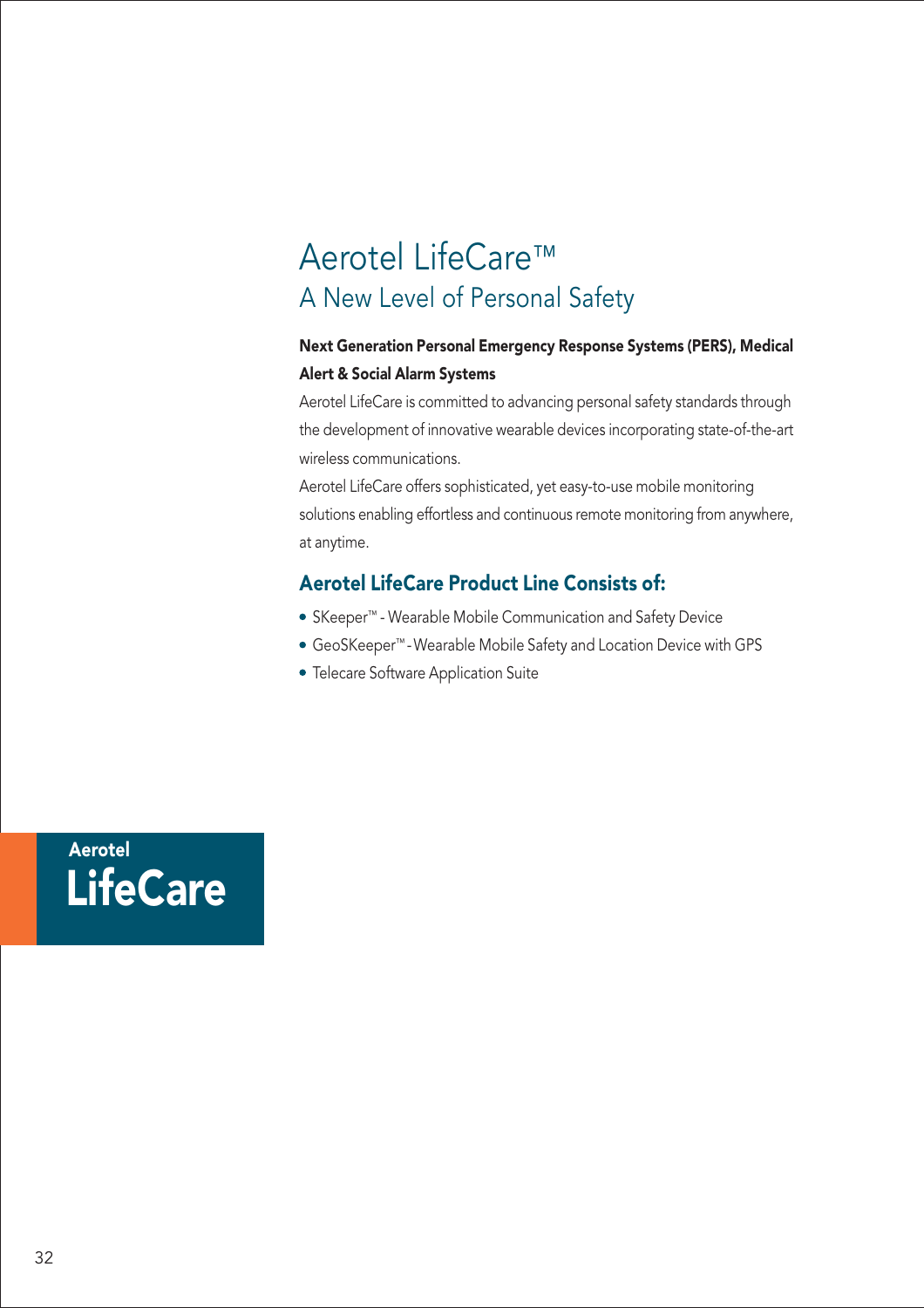

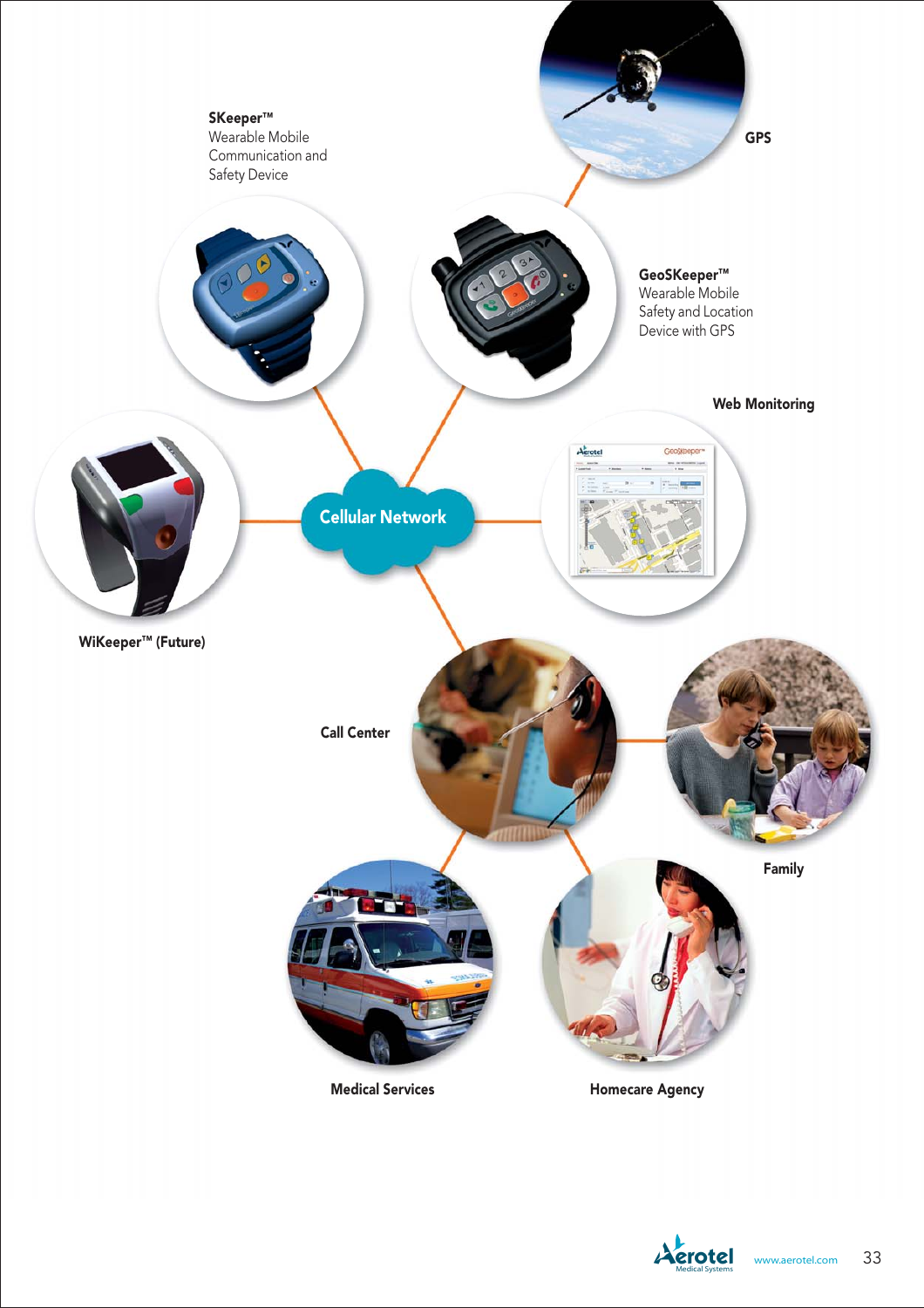



# Aerotel

## SKeeper™

LifeCare SKeeper™<br>Personal Wristop Cellular Communicator with Emergency Response

### Peace of Mind is Everywhere

Sound the alarm, locate and communicate. Anytime, anywhere. That's the key to Aerotel's SKeeper – a "peace of mind" product line designed for elderly, chronically ill, children or lone workers, as well as their relatives and caregivers.

## A New Level of Personal Safety

SKeeper has taken PERS (Personal Emergency Response System) and social alarm systems, to the next level. Fitted with a distress button and built-in cellular communicator, it can activate a warning signal when needed, enabling wearers to get immediate care and help from a 34 telecare monitoring center.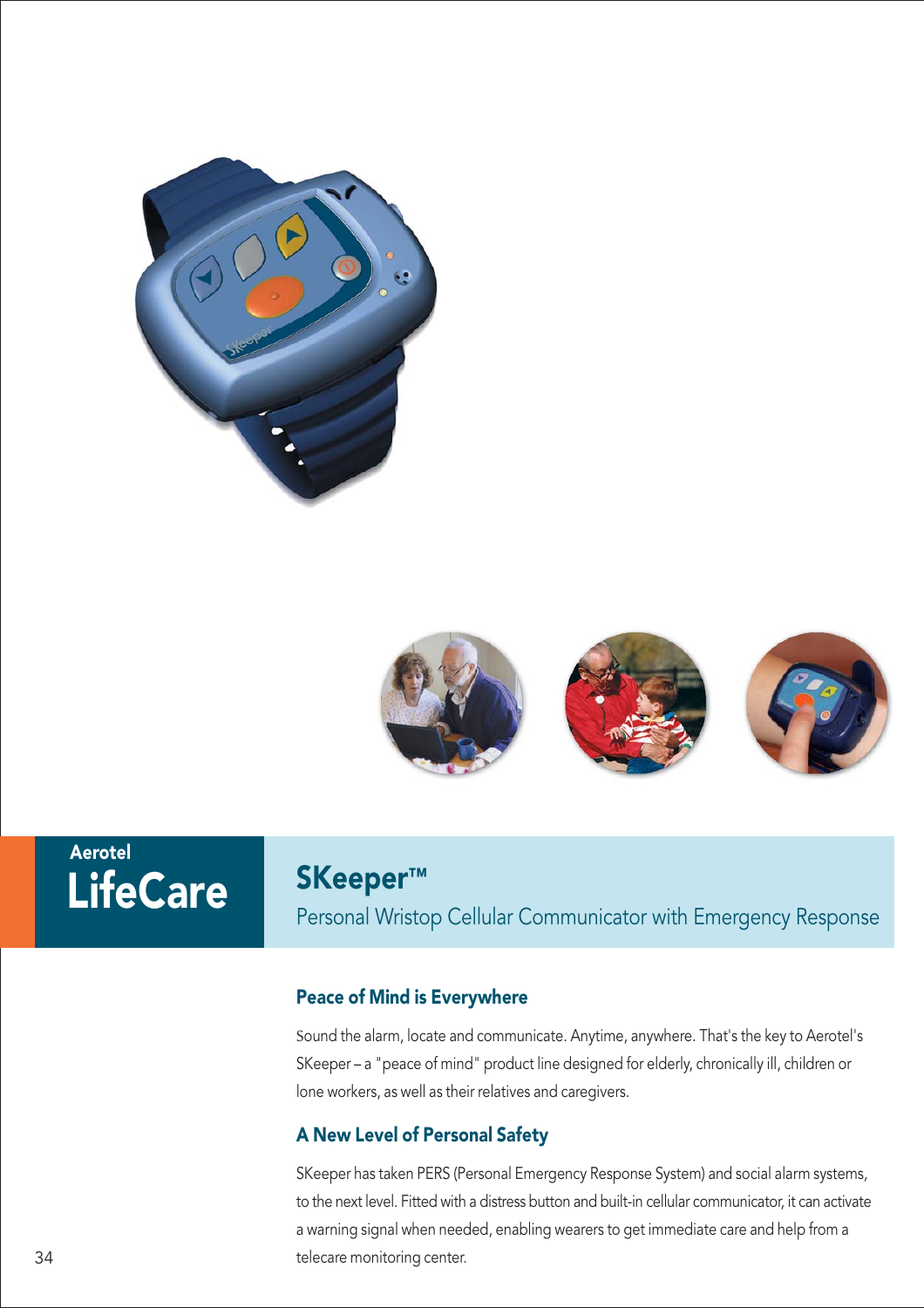

#### Built-in Cellular Speakerphone

Using its embedded GSM module and built-in speakerphone, SKeeper enables cellular voice calls to be made to pre-defined numbers (e.g. a relative or a family doctor) or to be received from any caller or from the remote monitoring center when in need.

#### Online Location and Tracking (optional service)

SKeeper can take advantage of operator provided locationbased services. In the event that the wearer wanders outside a specified zone (e.g. neighbourhood or school area), the system can send an alert to the monitoring center and/or to another mobile phone.

# Technical Data

| <b>Dimensions</b>                | $65 \times 46 \times 17$ mm                  | $2.6'' \times 1.8'' \times 0.7''$ |
|----------------------------------|----------------------------------------------|-----------------------------------|
| <b>Weight (battery included)</b> | 70q                                          | 2.5 oz                            |
| <b>Operating temperature</b>     | $0 \div 55^{\circ}$ C                        | $14^{\circ} \div 130^{\circ}F$    |
| <b>Battery</b>                   | 3.7 VDC/630mAh Li-Ion (rechargeable)         |                                   |
| <b>Standby time (typical)</b>    | Up to 100 hours                              |                                   |
| Talking time (typical)           | 1 hour                                       |                                   |
| Safety call button               | 1                                            |                                   |
| <b>Speed dialing buttons</b>     | 3 (user programmable)                        |                                   |
| <b>Speaker and microphone</b>    | Internal                                     |                                   |
| <b>Automatic call answering</b>  | Included (programmable)                      |                                   |
| Wireless module                  | Cinterion MC55/MC56                          |                                   |
| <b>Network</b>                   | Dual band GSM/GPRS (900/1800<br>or 850/1900) |                                   |
| Antenna                          | Integrated                                   |                                   |

Specifications are subject to change without notice.

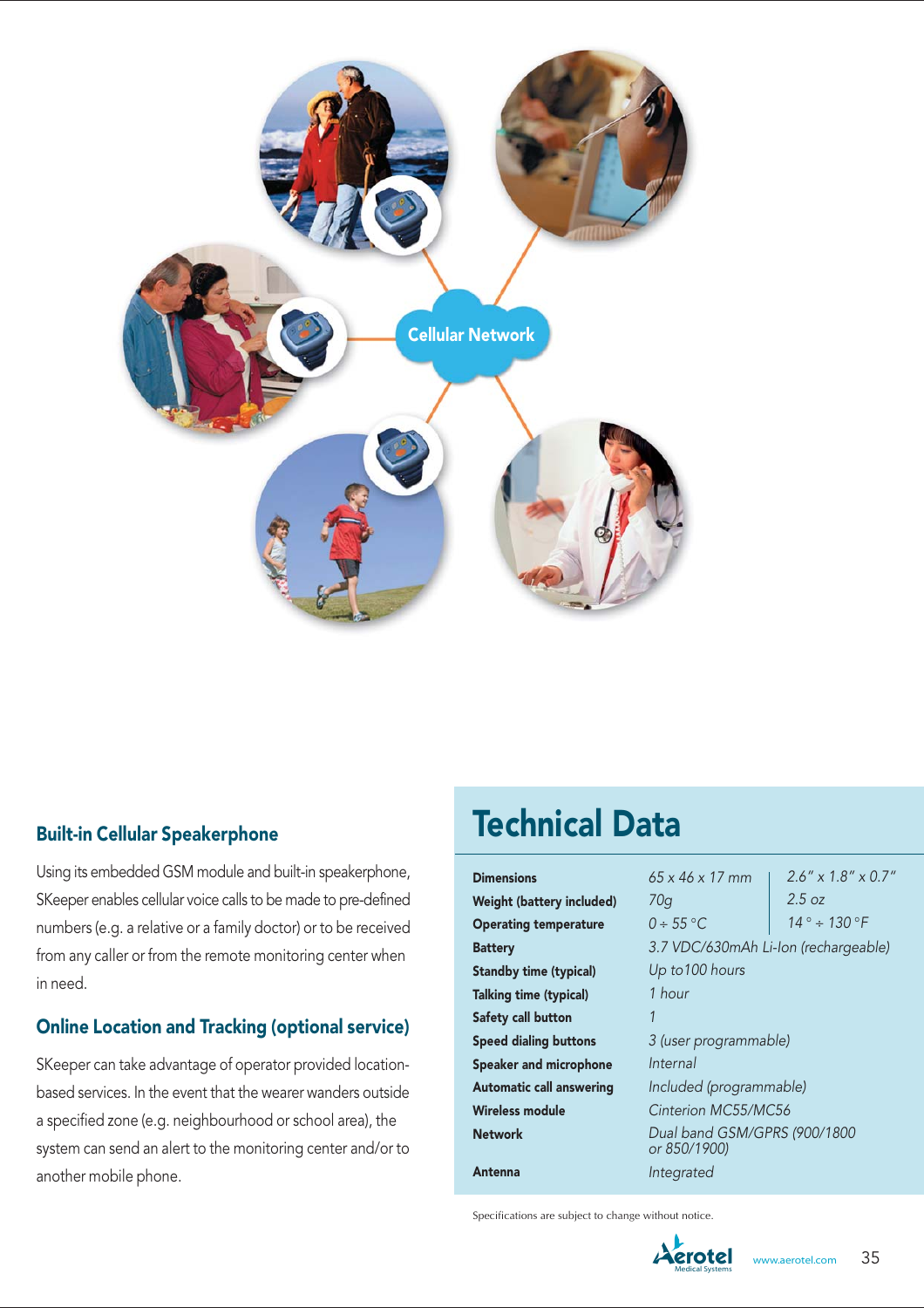



# **LifeCare** Aerotel

## GeoSkeeper™

Personal Wristop Cellular Communicator with Emergency Response, GPS Tracking and Geofencing

#### Peace of Mind is Everywhere

Sound the alarm, locate and communicate. Anytime, anywhere. That's the key to Aerotel's GeoSkeeper - a "peace of mind" product designed for elderly, chronically ill, children or lone workers, as well as their relatives and caregivers.

#### A Higher Level of Personal Safety

GeoSkeeper is offering a new level of safety beyond existing PERS (Personal Emergency Response System) or traditional social alarm systems. Fitted with a distress button and integrated active GPS system, it provides accurate location tracking with immediate assistance when and where it is needed.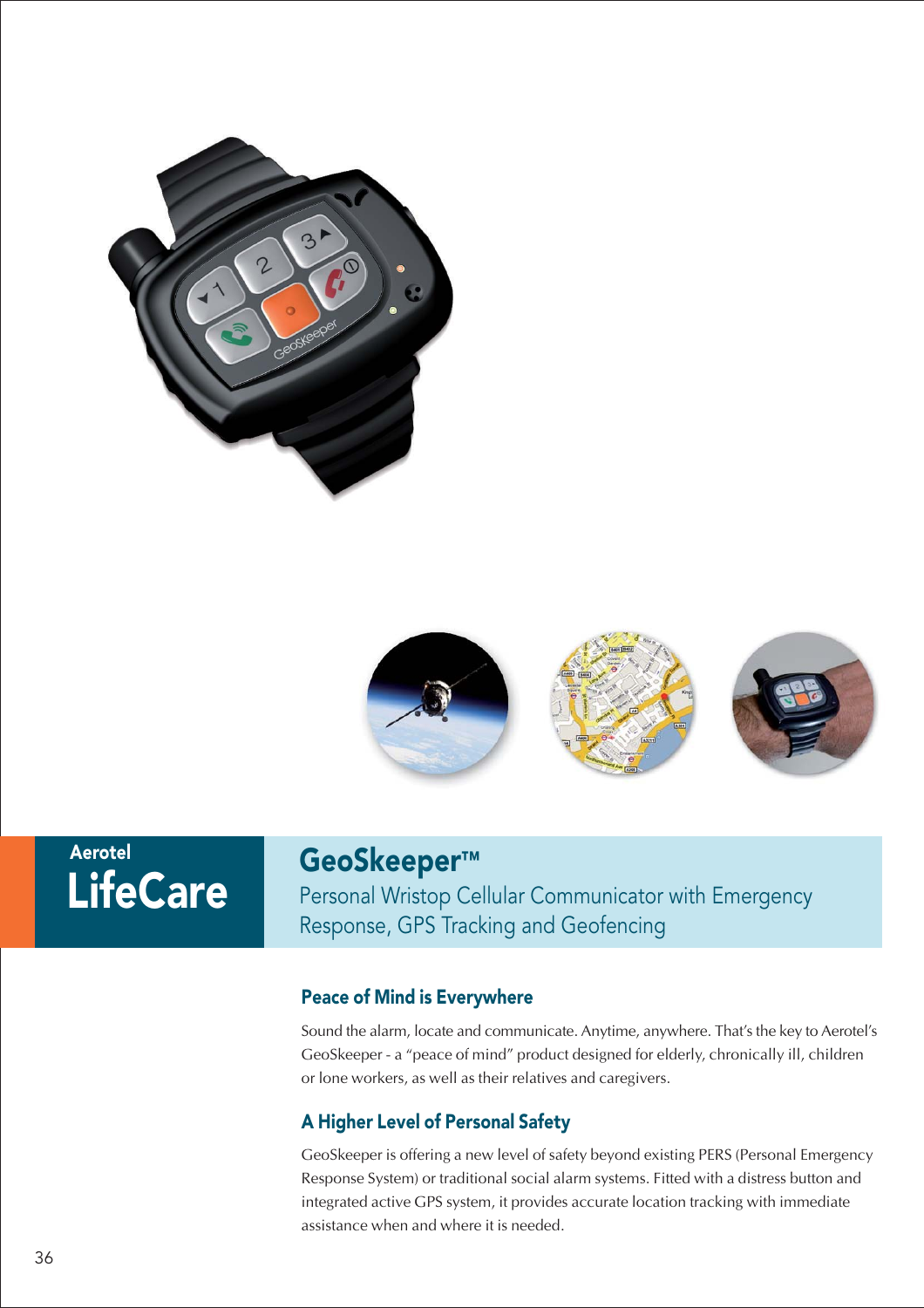

#### Built-in Cellular Speakerphone

Using its embedded quad-band GSM/GPRS module and built-in speakerphone, GeoSkeeper provides reassurance by receiving voice calls, or calling to speed dialing numbers (e.g. a relative or a doctor).

### GPS Location Tracking and Geofencing

GeoSkeeper enables accurate location of users in need, with immediate alert when the wearer wanders outside a specified zone (e.g. neighborhood or school area).

#### Fully Programmable

GeoSkeeper is fully programmable over the air via a userfriendly Web-based interface. Programmable features include speed dialing numbers, automatic answering, geofencing area and various alert conditions.

# Technical Data

**Dimensions** Weight (battery included) Operating temperature **Battery** Standby time (typical) Talking time (typical) Tracking time (typical) Safety call button Speed dialing buttons Speaker and microphone Automatic call answering Wireless module Network GPS chipset GPS antenna GSM antenna

65 x 46 x 17 mm 2.6" x 1.8" x 0.7"  $75a$  $-10^{\circ} \div 55^{\circ}$ C 3.7 VDC/660mAh Po-Li (rechargeable) Up to 90 hours 1.5 hours > 24 Hours (@10 min. interval) 1 3 (user programmable) Internal Included (programmable) Telit GE863-GPS Dual band GSM/GPRS (900/1800) (850/1900 coming soon) SiRF III Active built-in Integrated 2.6 oz  $14^{\circ} \div 130^{\circ}F$ 

Specifications are subject to change without notice.

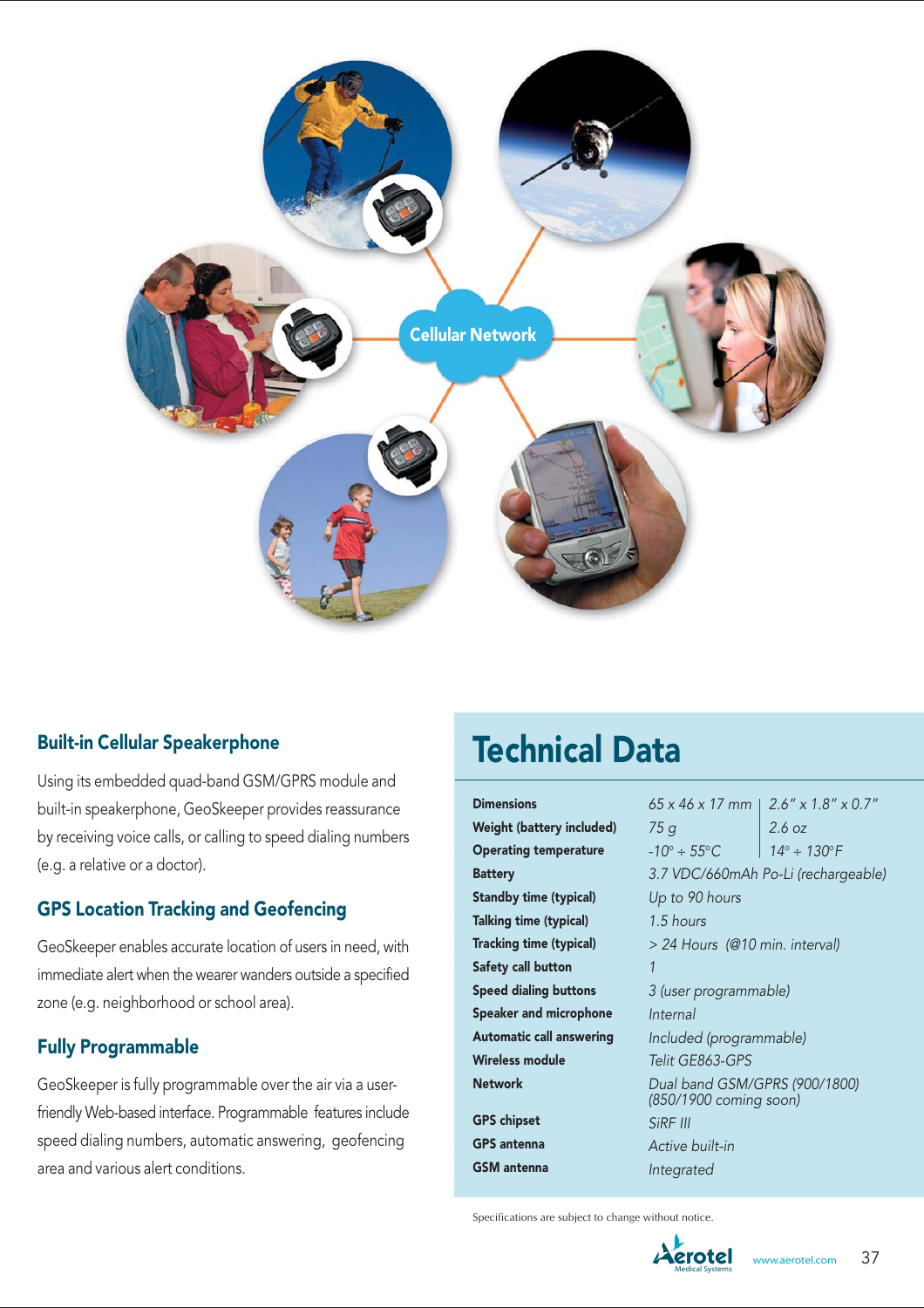

**LifeCare** Aerotel

# Aerotel LifeCare Telecare Software Suite

Remote Monitoring and Tracking Solutions

## SKeepWare™ / GeoWare™

#### Remote Monitoring, Alerting and Tracking Systems for Monitoring Centers

SKeepWare and GeoWare are call center monitoring applications for service providers, enabling real time monitoring of GeoSkeeper and/or SKeeper users, receiving alerts and alarm calls and responding to users requests. SKeepWare application can be connected to the service provider's phone system enabling direct voice calls with SKeeper or GeoSkeeper users.

These applications can receive calls and alerts from SKeeper or GeoSkeeper devices. They have a database with users' data (device phone number, personal info, relatives, etc.). When a call is received form a user, the personal file will open automatically and the person at the call center